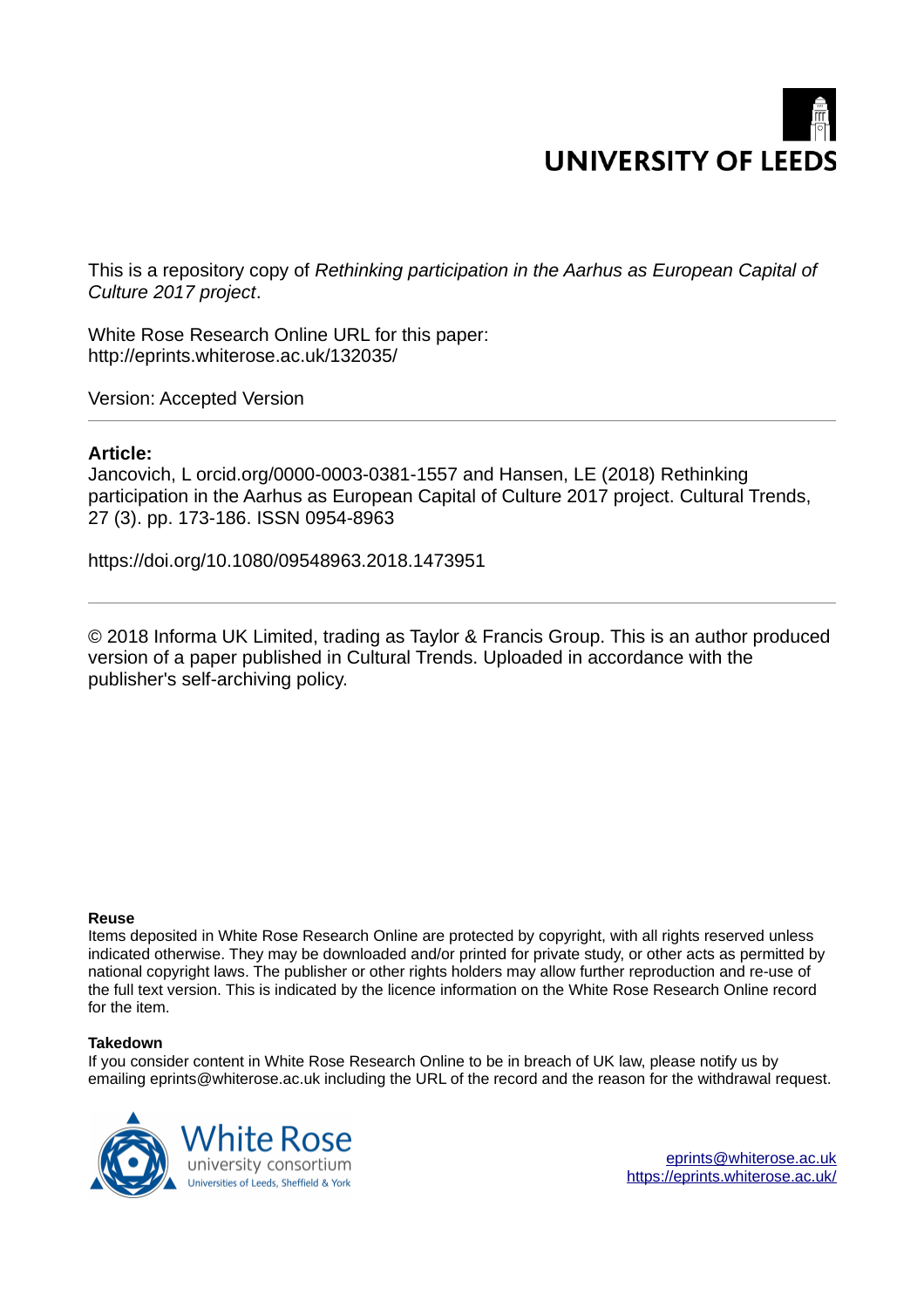## **RETHINKING PARTICIPATION IN THE AARHUS AS EUROPEAN CAPITAL OF CULTURE 2017-PROJECT**

Dr Leila Jancovich, School of Performance and Cultural Industries, University of Leeds, UK [\(l.jancovich@leeds.ac.uk](mailto:l.jancovich@leeds.ac.uk) )

Dr Louise Ejgod Hansen, School of Communication and Culture, University of Aarhus, Denmark [\(draleh@cc.au.dk\)](mailto:draleh@cc.au.dk)

Dr Leila Jancovich has worked for many years in the arts and festivals sector as a producer, researcher and policy maker before entering academia in 2007 where she developed a research focus on the implications of participatory decision making for the cultural sector on which she has published widely. This paper develops work she has undertaken as an Associate Researcher at Aarhus University, Denmark.

Dr Louise Ejgod Hansen is an Associate Professor at Aarhus University who has a strong track record in applied research on audience development and regional theatre development Denmark. Since 2013 she has been involved in coordinating and developing the evaluation and research of Aarhus as European Capital of Culture 2017 and is currently research manager of rethinkIMPACTS 2017.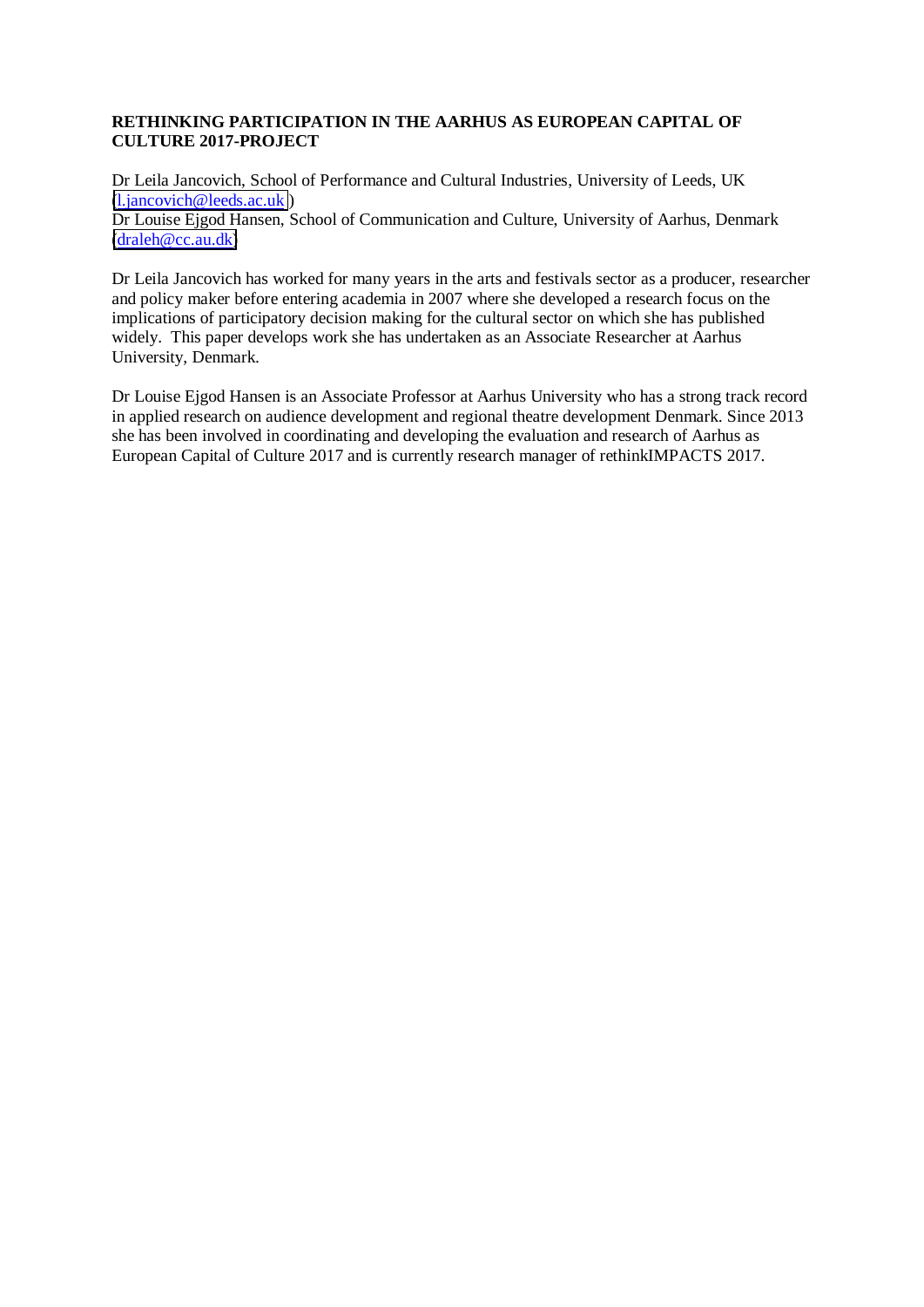## **RETHINKING PARTICIPATION IN THE AARHUS AS EUROPEAN CAPITAL OF CULTURE 2017-PROJECT**

# **ABSTRACT**

This paper examines the relationship between cultural participation and regional development with reference to the European Capital of Culture in 2017. From the bidding stage Aarhus 2017 claimed it put "participation" at the heart of its strategic plans, through consultation at roadshows and exhibitions. In addition it aspired to use culture as a catalyst for development not only in the city of Aarhus but across the region of Central Denmark. This paper therefore examines how participation is defined and implemented to address regional development in the Aarhus 2017 process through textual analysis of documentation from Aarhus 2017 and delivery partners as well as over 20 interviews with managers and participants involved in a range of 2017 projects. The paper argues against the common prioritisation of urban and professional cultural institutions and makes the case for decentralised cultural provision, that supports both amateurs and professionals through a regional networked structure.

# **KEY WORDS**

Creative cities and regions, participation, regional development, European Capitals of Culture, festivalisation

## **Introduction**

It has been claimed that we are experiencing a "festivalisation of culture" (Bennett, Woodward, & Taylor, 2014) whereby a thriving events industry has developed to address both changing patterns of cultural participation but also a growing policy interest in using culture to support local and regional development. Major events such as the European Capital of Culture (ECoC) claim to "operate on a scale that offers unprecedented opportunities for acting as a catalyst for city change" (Palmer Rae Associates, 2004). But meanings of "development" and "cultural participation" in such events have been shown to shift according to both physical context and political objectives. The boosterist claims of their transformative impact have also been challenged.

This paper therefore argues that there is a need to understand what kind of development is being advanced by whom and for whom in order to challenge pervasive thinking. It adopts an empirical approach to examine the relationship between culture and development in one case study of the ECoC in Aarhus in 2017. Aarhus 2017 was chosen due to its aspiration to have a region-wide impact across Central Jutland, Denmark. The paper examines the various approaches to and tensions within the agendas of "development" and "cultural participation", in line with what Leys defines as a move from development theory (which he characterised as largely top down national policy driven agenda) to development studies, which allows for a greater understanding of context and for other voices to be heard (Leys, 1996).

The paper begins with an examination of theories of both regional development and participation which will underpin the analysis of what change is implied by ECoC. It then examines the processes employed and the people involved in decision making, in Aarhus 2017, to consider the implications for both the development of cultural participation and the host region. In so doing it aims to challenge existing theory and practice in this field and develop new understandings of the relationship between participation and development.

## **Regional development and participation**

Global shifts in economics, populations and cultures has led to a growing academic and policy interest in theories to understand and strategies to support regional development at both a local and national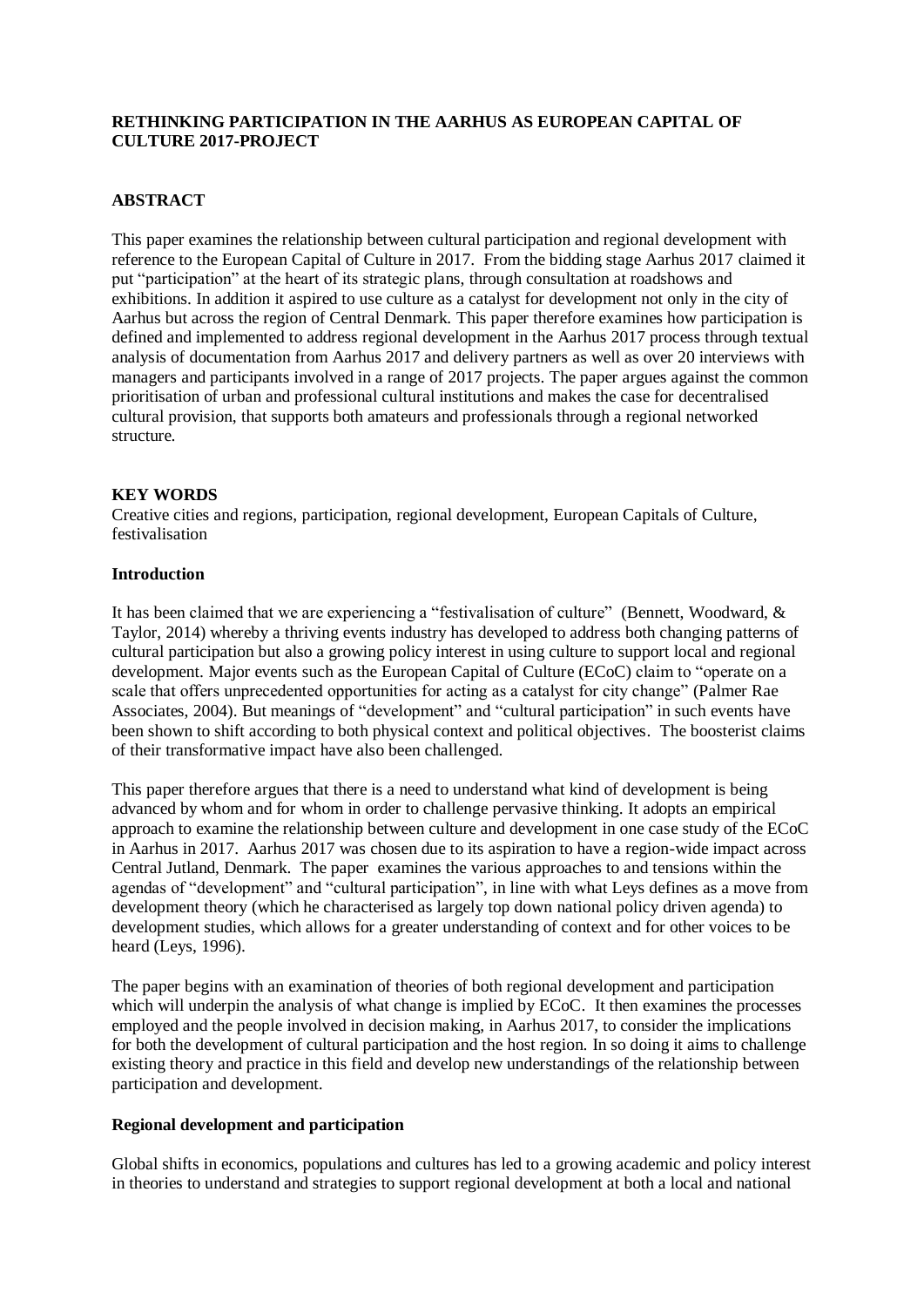scale. This is most often characterized by an economic focus, with regional competitiveness rather than collaboration seen as a mechanism to stimulate growth (Gordon, 2011). It is claimed that such an approach may provide benefits in helping a locale brand itself by identifying their "niche" strengths. Culture and the events industry have played a significant role in this, in part as a result of the wide scale adoption by policy makers, of the theoretical framework provided by the creative cities and creative class discourses (Landry & Bianchini, 1995) (Florida R. , 2002). The former focuses on a creative approach to urban planning as a condition for urban development and the latter on the agglomeration effect created by attracting a critical mass of creative individuals. But what they share is an approach which centralises rather than distributes assumed development benefits and creates competition not collaboration between cities. ECoC, where cities bid to be named capital of culture in the hope that this will provide transformational change for the host, provides an example of this approach.

But the economic growth model, built on regional competition, has been argued to reinforce social inequalities both within the place and across a wider region or nation (Pratt, 2011) (Peck, 2005). Indeed, Richard Florida has himself acknowledged growing evidence to support these criticisms (Florida R. , 2017). The city or metro region approach, which Aarhus has adopted, attempts to address this by giving cities greater responsibility for spreading the benefits between city and hinterland more strategically (Parr, 2005). But, when still based on an economic growth model, it has been criticised for weakening local power and decision making, where the city takes the strategic lead over smaller municipalities, often with uneven distribution of resources (Turok, 2009). Furthermore, there is no evidence that such approaches reduce depopulation of small towns and rural areas as cities continue to expand at their expense. There has therefore been recognition of the different interests at play and the need to consider not only the economic drivers of growth but also what might make smaller places socially and culturally sustainable.

One such approach has been through building "adaptive capacity" or resilience among citizens rather than the top down approach to economic development (Pike, Dawley, & Tomaney, 2010). This has commonly adopted approaches from social learning (Collins & Ison, 2006) where citizens develop an understanding of their own local needs through interaction and action between one another, or public participation which assumes the need for citizens to be actively engaged in decision making about the development processes which affect their lives (Brodie, Cowling, & Nissen, 2009). In both cases it is through the sharing between professionals and participants that development takes place.

But it may be argued that both theories fail to define how the transfer of power, between the professional or expert and the participant, takes place in these processes. It is not enough for participants to be involved in activity or decision making but they must also set the agenda and have the fiscal ability to implement change in order for power to shift (Jancovich, 2017). Instead it is claimed that participatory development has too often been used as part of a neo-liberal trend that sees a reduction of state responsibility for development and places responsibility for it on already under resourced communities (Davoudi & Madanipour, 2015) (Mohan & Stokke, 2000). The social aspect to development it is therefore argued cannot ignore the economic if existing inequalities are to be addressed.

ECoC has developed in parallel to many of these discourses from early iterations that celebrated existing cultural cities (Athens in 1995 and Florence in 1986) to a refocus on its potential for economic development with Glasgow in 1990 to an increased interest in the social aspects since the millennium, including citizen involvement in the planning stages of such programmes. By so doing it is claimed that hosting can simultaneously contribute to the cultural, social and economic development of the designate city or region [\(Palmer Rae Associates, 2004\)](https://docs.google.com/document/d/1X7YMLae-Vx_-AuKD3rECrY2DV581kpQOGM41I2EVvJo/edit#heading=h.44sinio) and each were core components of the bid for Aarhus 2017, which was constructed not only involving all 19 of the municipalities in Central Jutland but also the citizens themselves in activities that distributed decision making on the programme content within their own communities (Davies 2011). This paper focuses on the participatory processes within Aarhus 2017 not to provide evidence of its contribution to development, nor make the case for culture, but rather through deep analysis of one case, to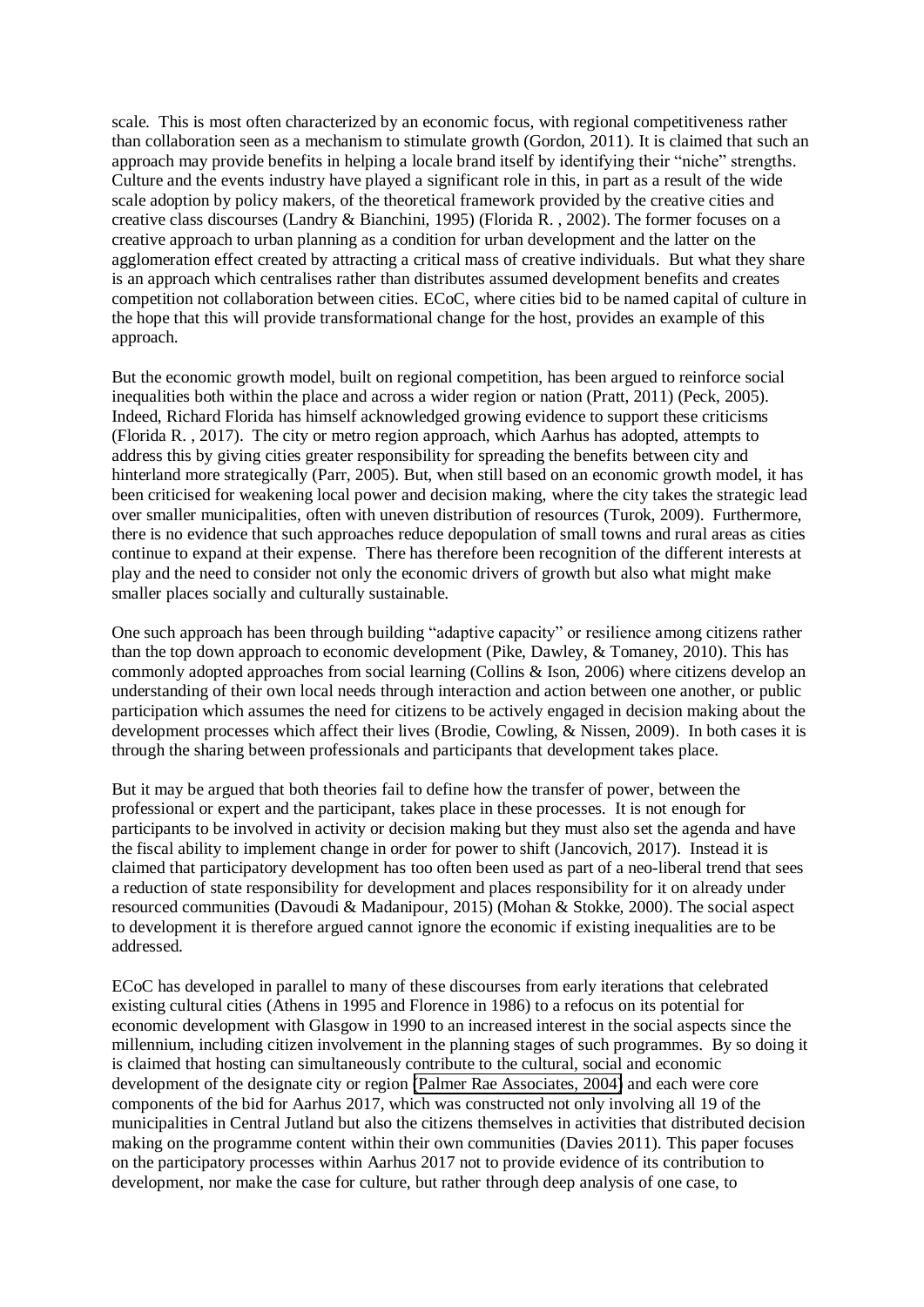understand the way these tensions are played out in practice. It takes a thematic approach to answer the following research questions:

- How is Aarhus 2017 understood by key agents to be a catalyst for regional development?
- How is participation conceptualised by different delivery agents and what are the approaches, issues and challenges employed?
- How is Aarhus 2017 embedded in the strategies of the municipalities in order to ensure longer term impacts?

# **Methodology**

This paper examines the role of participatory processes and approaches in the development phase of Aarhus 2017 between 2013-2016 where the focus was on strategic development, testing and capacity building, rather than just delivery. This is in keeping with the theory above that participatory processes should involve citizens not only in decision making but in agenda setting. The core data of this analysis is 20 interviews or focus groups conducted with managers and public participants involved in a range of 2017 projects. The projects selected were identified from the full list of Aarhus 2017-projects as defined in the EU monitoring papers (2016) based on those which articulated a focus on participation. The participatory projects that are included in this project are based in either villages, cities outside Aarhus or in more marginalized areas within Aarhus. They are thus not a representative sample of Aarhus 2017 projects but are deliberately chosen as examples of participatory projects working with regional development to rebalance power between centre and periphery.

This is contextualized by textual analysis of documentation from Aarhus 2017 and delivery partners as well as both qualitative and quantitative research on the municipal and regional politicians' attitude towards Aarhus 2017. This include interviews with chairs of the cultural committees in four municipalities outside Aarhus in autumn 2017 as well as a regional survey distributed to all municipal politicians in the region in December 2017.

The selected projects were all carried out by agents in the region, and thus not by the Aarhus 2017 Foundation, established in 2012 as a result of the designation as ECoC as the delivery agent for the year. As such they support the aim of giving space to alternative processes and voices than those commonly represented in policy evaluations. The cases selected cover both traditional cultural institutions with very little prior experience of participatory cultural projects, cultural institutions with a long track record on this and agents that would not normally be considered cultural institutions as follows:

- $\bullet$  The Democracy Baton a project which aims to explore how libraries could function as relevant and engaging democratic platforms, and enhance democratic participation among young people, by having at co-created activities in the 18 participating regional libraries (Hesselberg, Stephensen and Hansen 2017). Project management and local librarians were interviewed in 6 locations.
- The Participatory Museum a consortium of 8 museums aimed to rethink the way their service operates. A key project has been the user-generated development of the permanent exhibition in the local history museum in the habour town Grenå [\(http://www.aarhus2017.dk/en/calendar/four-ways-to-approach-norddjurs/9425/\)](http://www.aarhus2017.dk/en/calendar/four-ways-to-approach-norddjurs/9425/). Three museum management and staff was interviewed.
- Rethink the Village a strategic project including villages across the region combining the development of locally generated cultural activities with network and gatherings across the region demonstrating the qualities of rural life and debating the development hereof [\(http://www.aarhus2017.dk/en/calendar/experience-the-village/8413/\)](http://www.aarhus2017.dk/en/calendar/experience-the-village/8413/). Project agents and citizen participants were interviewed in 3 villages.
- RECcORD a knowledge exchange and development project in which staff from a variety of culture houses (defined as community centres, art centres etc. that involve at least some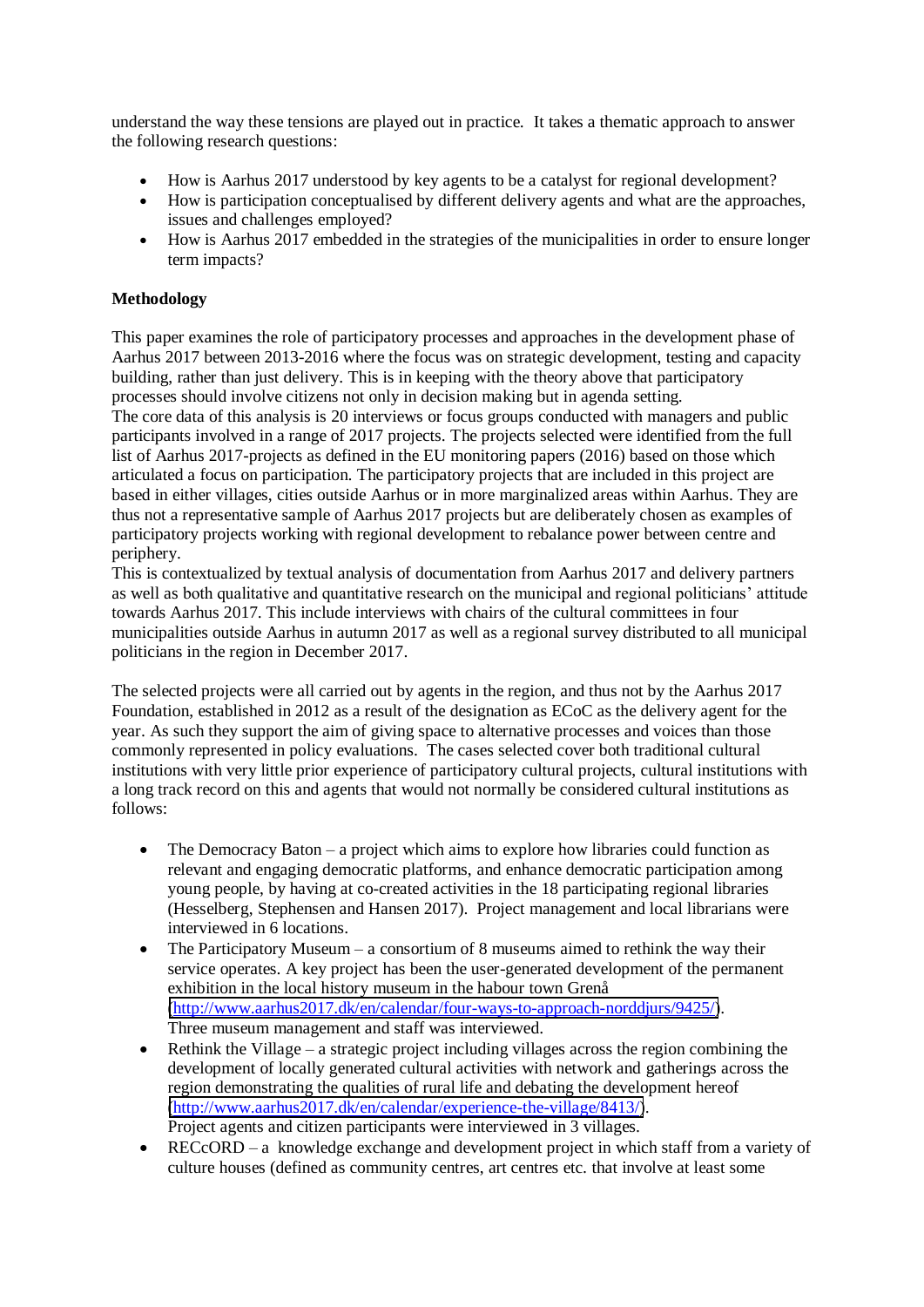amateur or voluntary activities) participated in staff exchange and functioned as citizen researchers in order to reflect on participatory practices. (Eriksson, Reestorff and Stage 2017). Managers and volunteers from participating Culture Houses were interviewed from 3 locations.

- Eutopia as part of the regeneration of Gellerup, the largest social housing estate in Denmark, new cultural opportunities for local producers were provided, as well as the large scale multicultural event Eutopia in the Aarhus 2017-programme (http://www.aarhus2017.dk/en/programme/full-moon-events/eutopia-2017/). Management and citizen participants were interviewed.
- $\bullet$  Institute for X and Gellerup Film Project a mentorship programme for new creatives defined as the "growth layer" for the region were included in the OFF Track 2017 programme. Management and citizen participants were interviewed.
- Carte Blanche Theatre, a professional theatre in Viborg facilitated and staged the Pop-Up Kulturhus in the Old City Hall in June 2017 combining a variety of activities including the presentation of the archive of the two year long Art of Listening aiming at new interactions and dialogues between citizens [\(http://www.cblanche.dk/en/pop-up-kulturhus/\)](http://www.cblanche.dk/en/pop-up-kulturhus/). Management was interviewed.
- Nordisk Teaterlaboratorium/Odin Teatret, a professional theatre working with community engagement since 1989 creating Festive Weeks based on the artistic principle of the barter in which all participants contribute on equal terms (Kuhlmann, et al 2016). Management, staff and citizen participants were interviewed.

This paper does not aim to provide an in depth analysis of these projects nor a systematic typology of the 2017 programme, rather it demonstrates the variety of approaches within the programme and the different agents taking part in the negotiation of the values, including professional artists, cultural intermediaries and public participants.

# **Aarhus 2017 as a catalyst for regional development**

The Central Denmark region, of which Aarhus is a part was only constructed as a region in 2007 and while the city has a growing young and highly educated population, some of the 19 municipalities that make up the wider region, are struggling with declining population and employment, especially in the Western part of the region. As such many of those interviewed for this research said the region offers a microcosm of the global trend of depopulation from countryside to city. One person argued that

"in Denmark, we have emptied the countryside and concentrated the population more and more in cities. In Norway, they kept all the smaller cultural cities…but to keep them they had to make infrastructure, which is [transport] and [culture]" (Volunteer from Culture House).

In Denmark statutory provision of culture includes libraries and music schools. By involving all 19 municipalities in the bid for Aarhus 2017 the aim was, in line with the city region approach, to use anticipated benefits of ECoC as a catalyst for the development of the whole region and address lack of investment in other cultural infrastructure (Davies, 2011). Aarhus as the second largest city in Denmark already had a developed cultural infrastructure, including flag ship institutions such as ARoS Art Museum, Danish National Opera, Den Gamle By, Aarhus Symphony Orchestra alongside culture houses within residential communities. The eight larger municipalities in the region (above 50.000 inhabitants with one central town) typically have an infrastructure including one or more museums and a professional, partly state-funded theatre combining professional and an amateur led cultural house. The smaller municipalities typically rely on the neighboring towns for professional cultural provision and focus themselves on amateur cultural supply.

Among those interviewed for this research, there were differences of opinion about the value of Aarhus 2017 as a regional programme. While some cultural agents interviewed from Aarhus questioned the regional approach, as diluting the programme and the impact of the event, those in the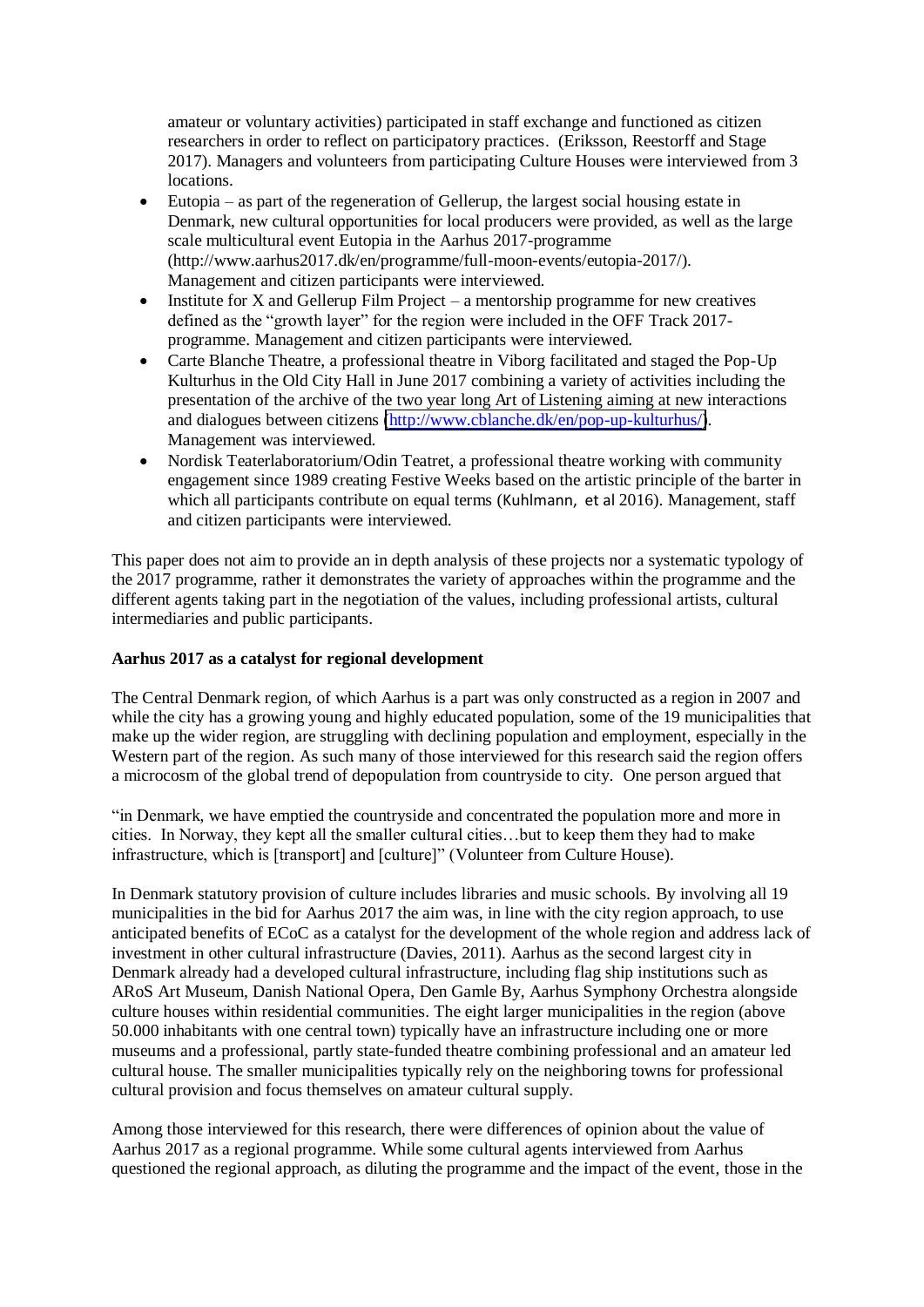regions were more strongly supportive of it. On closer investigation this difference also corresponded with those who talked more about ECoC as an event to showcase the professional arts and a catalyst for cultural development and those for whom it was seen as a catalyst for social and economic development. This clearly demonstrates the different interests at play within such an initiative between those in the cultural sector and those working in regional development. But what they shared was a commitment to the belief that ECoC did provide opportunities for development in one form or another and a vehicle to "rethink" the relationship between culture and society which became the theme for the programme. However, this paper argues that balancing so many different goals may exacerbate the problem of obscuring the power relationships at play within these different agendas.

Those interviewed from cultural institutions said there was an absolute need to "rethink" irrespective of ECoC, in order to address the changing patterns of cultural participation suggested in the literature above but also, for those in receipt of subsidy, the increasing need to justify public investment. Necessity, rather than personal choice was therefore the driver for many cultural organisations to adopt the regional development approach. Initiatives such as the Democracy Baton and Participatory Museum were therefore underway before Aarhus 2017 came on the scene. As such Aarhus 2017 was "a catalyst for a lot of initiatives [if not actually] facilitating it" (Culture House manager). It was acknowledged by one person that "the advantage of that should be that it generates freedom within each community, within each municipality to develop your own methods and your own take on this project" (Local project manager, Rethink the Village). This clearly fits with the claims for local power over agenda setting and decision making, referenced above, but significantly one person argued that the pressure of a regional strategic context could do things that local actions alone could not. This was also seen as essential if Aarhus 2017 was to be a catalyst to ensure long term investment rather than a short term event.

The rethink theme was also seen as "branding for new ways of thinking, for taking new risks" (Library staff, Democracy Baton) which several of the organisers said was helpful in persuading politicians and staff members to try new approaches. But most agreed that unless the desire for change was there across the whole organisation and indeed for some the whole of the cultural sector, it was unlikely that this change would outlive the programme. This was demonstrated through the interim evaluation of the libraries project. Where library managers and staff bought into the idea behind their project it was felt that the lessons learned were embedded long term. But where those given the task of delivery saw it as imposed on them it became "a project they have had and then it's passed on and it's more or less out of their heads" (Library staff, Democracy Baton) and in some cases staff at the participating libraries were outwardly resistant.

Similarly there were criticisms that the Aarhus 2017 Foundation had not lived up to and invested as much in facilitating cultural change as originally intended. Several claimed that their approach was "very traditional…. I don't think [they] are rethinking themselves" (Staff from Participatory Museum) and "when different people came into the leadership and things happened and somehow they forgot about [communities]" (Project manager from Gellerup). As a result the ambitious regional development claims of the Aarhus 2017 are called into question. A key tension for a participatory approach to development therefore is how to find the balance between distributing power and decision making and taking a strategic lead.

While there were questions about the Foundation's contribution however there're was a strong sense that the region wide collaborations, that many of the projects were part of, would not have happened without Aarhus 2017. While villages in Denmark already have a network where they come together to explore shared problems, the Rethink the Village initiative was said to provide investment to allow them to try out some new approaches locally, including participatory budgeting, and share their learning regionally. Similarly, the RECcORD project provided an opportunity for the existing Culture House movement in Denmark to not only reexamine its own role but open a wider discourse with culture houses across Europe. Work with new artists and marginal communities were also seen as only made possible through new investment from Aarhus 2017. Institute for X, who acted as mentors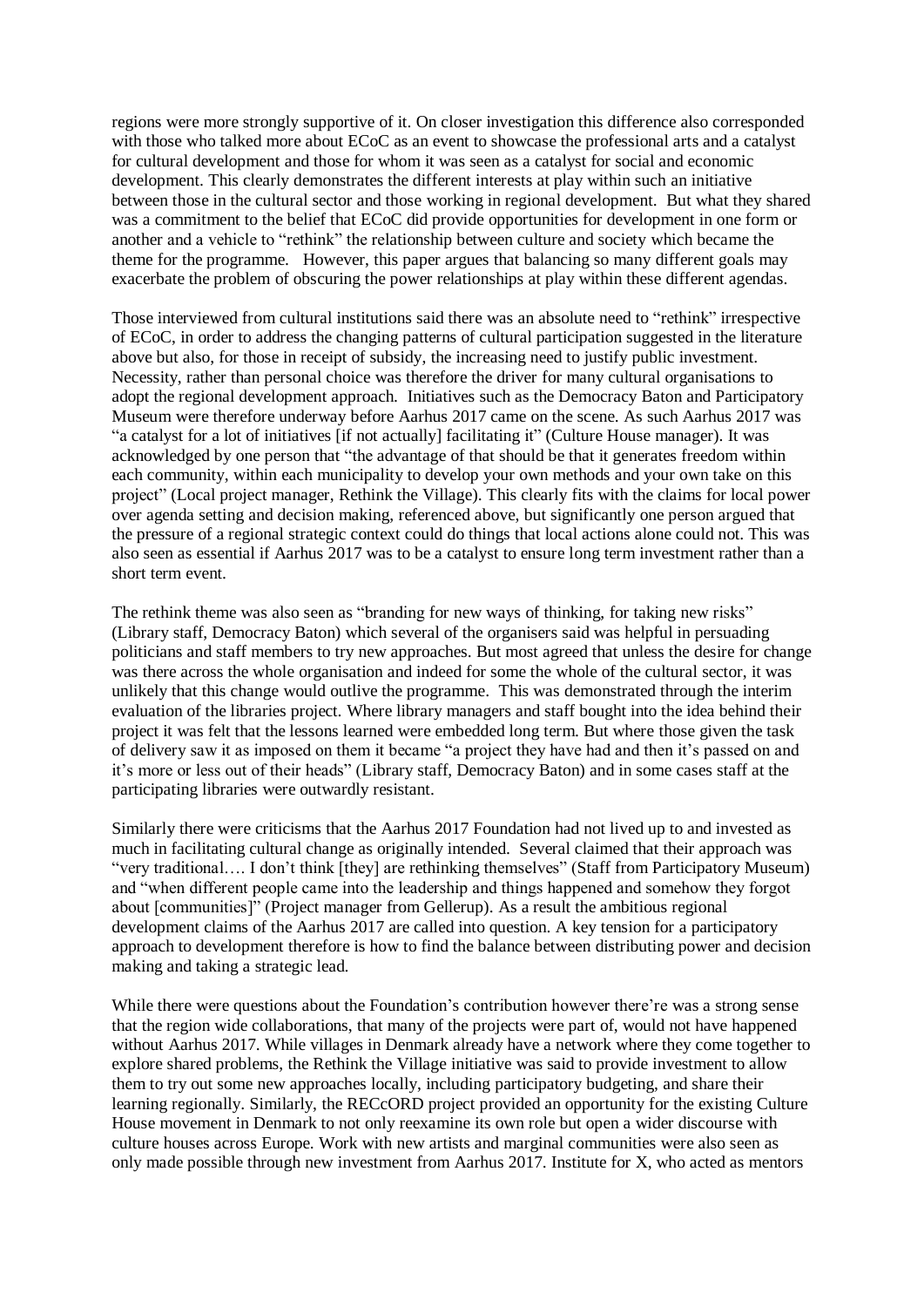for "the growth layer" said that "you've never had grassroots actors actually distribute money before" (Project manager, Institut for X).

From the community participants spoken to there was also a powerful sense of pride in the project and "being part of something so big" (Community participant Rethink the Village), rather than just their normal everyday local activities. Young immigrant performers in Gellerup said they had "never had anything like this before" and citizens in Rethink the Village, said it "helps us to become visible on the map" and promote the value of living in villages. For many of those interviewed it was these regional networks which were likely to be the greatest contribution to regional development of Aarhus 2017, providing a vehicle for shared learning and for lobbying for further investment. There were concerns however about the sustainability of such initiatives without greater buy in at a strategic level from the Foundation. Far from increasing investment in the regions, it was also felt that a cultural development focus, encouraging growth through tourism and inward investment rather than participation of local citizens, could become a further drain on money for outlying areas. The following section therefore considers how participation was conceptualised in the programme in order to examine how citizens were involved.

#### **How is participation conceptualised by different delivery agents and what are the approaches, issues and challenges employed?**

As a part of the development of the bid for Aarhus 2017, research was conducted on patterns of cultural consumption across the Central Denmark Region (Epinion November 2011). This showed that even though participation generally was high, there were clear differences in rates of participation between different types of activity. In addition, participation rates are significantly lower in specific groups, such as in rural areas and among ethnic minorities (Rasmussen, 2015). This led to a tension, evident in all the grey literature examined for this research, between an approach to participation based on decision making and the more traditional approach within the cultural sector to defining participation in terms of reception of cultural activity (Bollo, Dal Pozzolo, Di Federico, & Gordon, 2012)

In the official application the focus on decision making is most evident with a call

"to involve the whole community... to change habits and strategies...to rethink definitions of culture, quality, communication, accessibility and our cultural institutions. Our definition of "culture" must be widened, and new strategies of inclusion, outreach are needed desperately." (Davies 2011 pg 91)

It is estimated that approximately 8000 people were involved in devising the programme through consultations, roadshows and exhibitions. But as described in Hansen and Laursen (2015) the transition from the bidding phase (2007-2012) to the delivery phase (2013-2017) caused radical organisational changes including a total change in the management team, a shift from a primary focus on project development towards programming, and a corresponding redefinition of participation, from participation in decision making to participation in cultural activities.

This is demonstrated by the KPIs in the strategic plan which are about audience and volunteer numbers. In addition, culture was said to have been redefined from "everything we do together" where the process of engagement, rather than the cultural product was most important to the accusation that the Foundation and the professional arts sector were "hijacking the cultural concept" (Library staff from Democracy Baton) and caring more about the advancing their art forms and attracting "world class culture" (Rasmussen, 2015) than advancing the region. As a result according to Eriksson and Stephensen [\(2016\)](https://docs.google.com/document/d/1X7YMLae-Vx_-AuKD3rECrY2DV581kpQOGM41I2EVvJo/edit#heading=h.4d34og8).

"Compared to the much grander ambitions of the application, these new aims and objectives of Aarhus 2017 are obviously more modest — not least on the rhetorical level — than the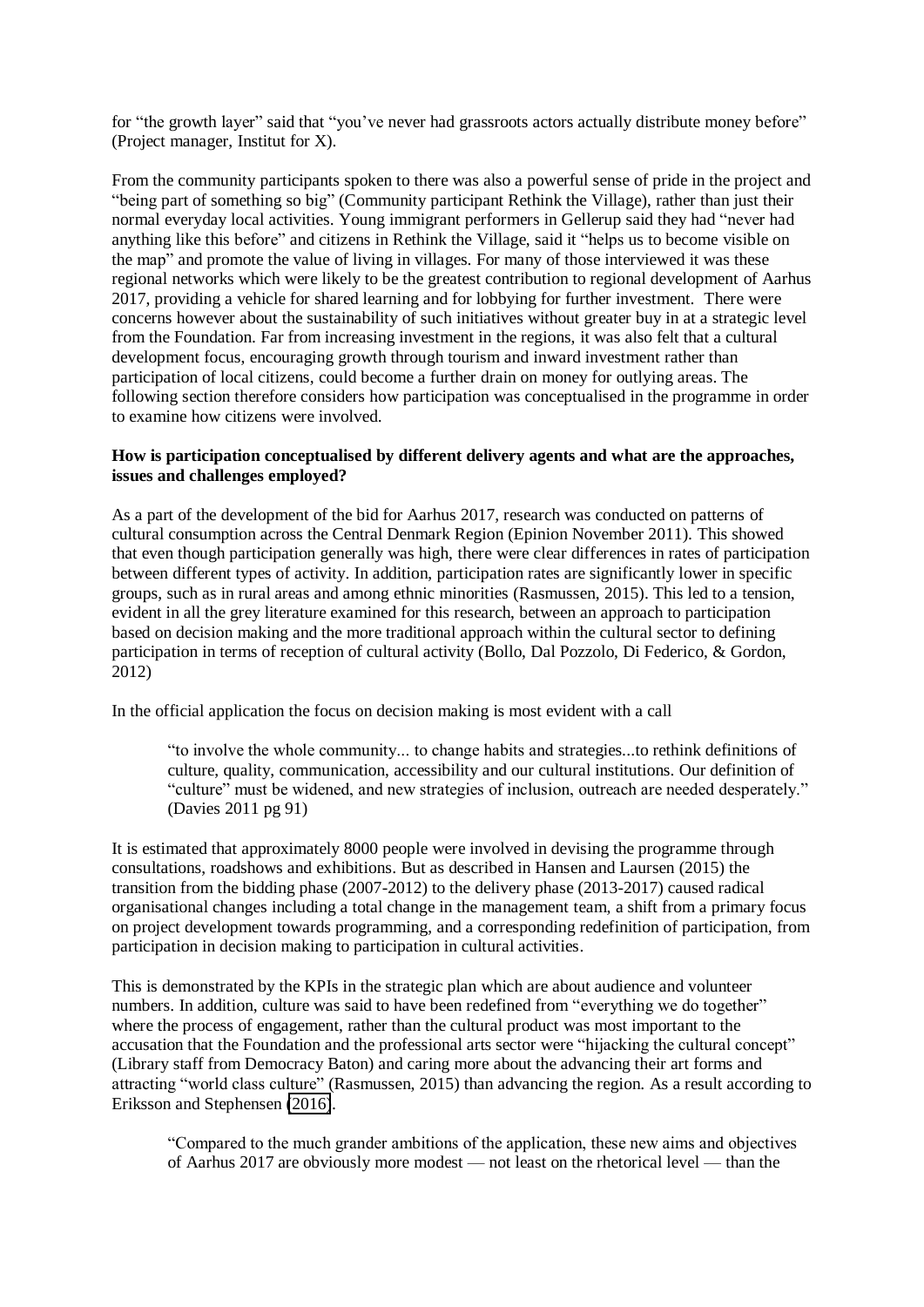ones originally envisioned. And to the regret of some they are, of course, also much more ordinary or less ambitious." (Eriksson & Stephensen, 2016)

It may therefore be argued that the process of managing an ECoC, with multiple development objectives, limits its potential. But it is significant to note that the Foundation delivered only approximately 20% of the programme, the rest being delivered by agents in the city and the region. This decentralised programme structure means that although the participatory decision making approach may have been de-prioritised by the Foundation it still took place within the projects. However, within the projects examined for this research there was also limited shared understanding of either the meaning or purpose of participation. There were some approaches that focused on audience development for existing arts provision, some that talked more about increasing civic participation and others that wanted to use participatory decision making to rethink how the cultural institutions operated.

Significantly where participation in planning or decision making was employed there was most evidence of enthusiasm for the benefits. It was also said to be a catalyst to other forms of participation in a way that other forms were not, as it was described as an important tool to improve communication between institutions and public. While words like art and culture were a barrier to participation reframing conversations around generating "ideas for making life ... exciting" (Public participant, Rethink the Village) took away people's hesitation about getting involved. Involving people early enough in the process was also seen as essential. In the case of the Democracy Baton it was said that that the project suffered from being "created in a librarian's head" (Library staff, Democracy Baton). Had it been devised with the community rather than for them, it was felt both the process and the outcomes would have been more effective. This is in line with theories on participatory processes above which state that you need to involve people at agenda setting not just at the delivery end.

In terms of who participated most projects acknowledged there was a tension of working with existing groups, such as community associations in Rethink the Village or school parties in the Democracy Baton and the idea that the "best benefit is it's attracting other people than the usual" (Public participant, Rethink the Village). Many of those interviewed acknowledged that they engaged "ones you would call users" (Library staff, Democracy Baton) or "people who had a lot of resources" (Project manager, Rethink the Village). While working with existing users may provide valuable learning about the user experience, it is hard to see how this achieves the aim of reducing social inequalities. Many acknowledged that reaching those previously unengaged was very time consuming and the strategy of working with users and existing groups was borne out of a need to provide the quantitative evidence of who takes part, to justify public investment. As a result, it was claimed that in some instances "the focus has been too much on the numbers and not on the content or trying to do some new activities" (Library staff, Democracy Baton). The desire to see increased percentage gains for cultural institutions is therefore argued to be counter-productive both to the process of engaging new people and to encouraging cultural change.

Where projects focused less on numbers there was good evidence of reaching new people. In Rethink the Village, participatory budgeting sometimes involved people going door to door, to engage people. Because people were asked for ideas to make things happen with the money to make them possible "we saw new faces and younger faces" (Public participant, Rethink the Village) than were normally involved in community associations and committees. While some argued that such processes were only feasible on very local initiatives others argued that this personal approach could be done in other ways, by any institution by just getting outside their four walls and talking to people on the street. In the Gellerup Film project, the facilitator spent time in the area getting to know people. For him, originally coming from the neighbourhood was key to his way in, and he argued it could never be as effective where a professional was brought in from outside of the community. But in other cases, professionals worked with local advocates who, by working as go betweens, quickly reached people that the facilitator could not have reached alone. This may be argued to be a more effective way of addressing the inequalities both socially and culturally in a place.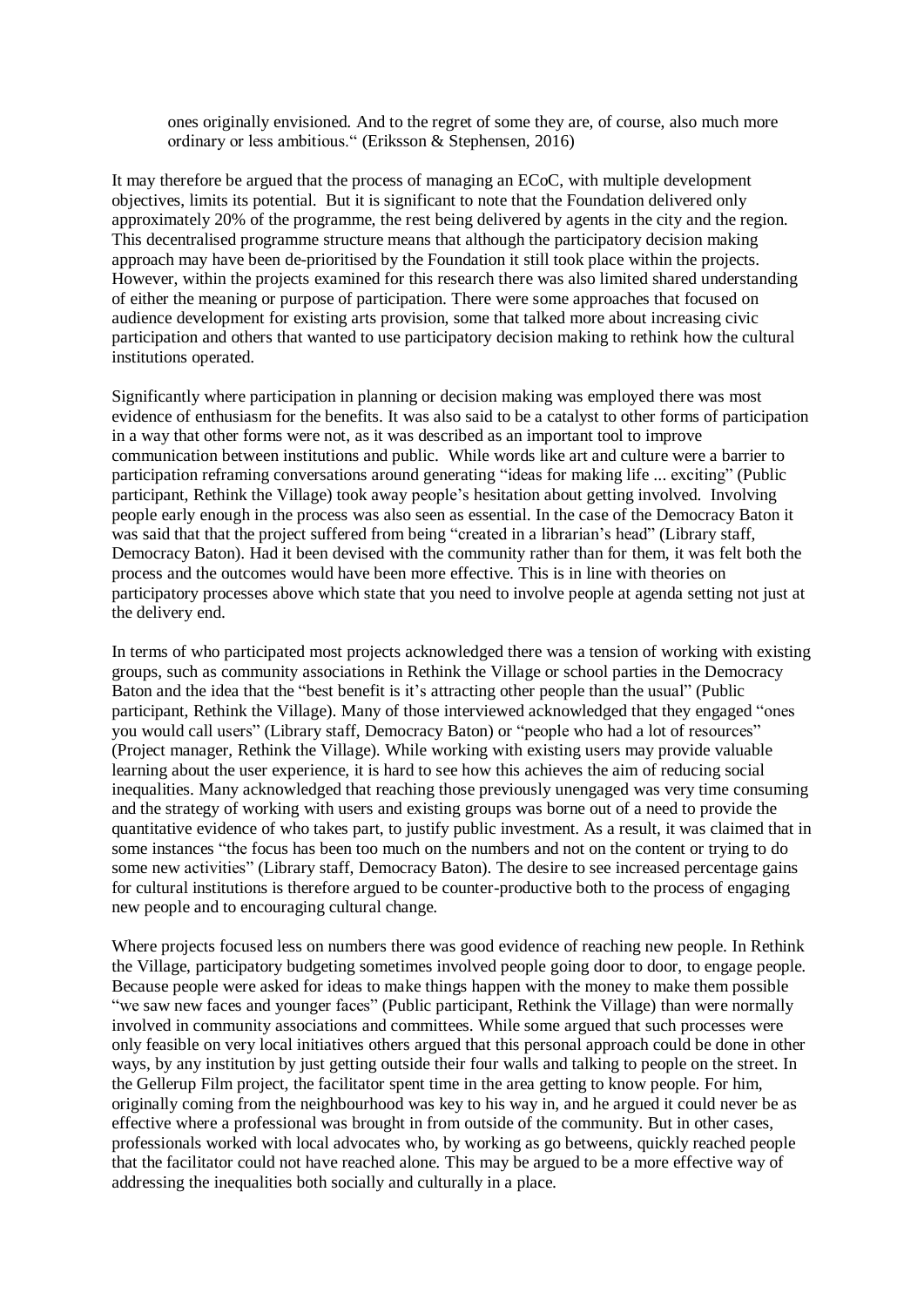There was a clear sense from the cultural institutions interviewed that a shared process between professionals and community was the most effective mechanism for maintaining change through these processes. Problems arose where delivery was devolved to participants without any structure of support. In the Democracy Baton, where young people were left to their own devices, to deliver activities in the library they were generally less effective than where the young people came up with the ideas but were then mentored through delivery: "the magic happens if you go with them and if you support them" (Library staff, Democracy Baton). Similarly, in the Gellerup Film Project, the aim was to use long term mentoring to provide opportunities to not only find, but support the development of new cultural actors from more diverse communities. There were concerns, among professionals, about the dangers of de-professionalising sectors through participatory processes, where too much power was devolved to participants. For some of the artists interviewed it challenged the role of their creative vision in pushing people's boundaries and librarians questioned the trend in employing project managers to replace their specialism.

However, some public participants or those working in the more community based structures felt that the professional protectionism of the cultural sector was one of the greatest barriers to change and risk to the sustainability of learning from Aarhus 2017. There was also some evidence from those interviewed that the greatest barriers to change existed among those who defined themselves strongly with the professional identify of either librarian or artist.

The need for professional cultural leadership was challenged by some in the Culture House movement, which has been built on volunteering and amateurism for many years. Its strength was seen to be "local anchoring, local connections and ownership" (Culture House volunteer). Similarly, some of the people involved in Rethink the Village argued that village structures already existed to offer the support without the need for professional or artistic intervention. Institut for X felt their strength was in "keeping this undefined space….for people themselves to create content...people doing things without asking permissions, you know that's the biggest success" (Public participant, Institute for X). Lack of investment, rather than lack of professionalism were therefore argued to be the only limit to their activities. In the case of Odin Theatre, they described the process of "cultural exchange" between themselves as artists and the community within which they were working but said they preferred not to think about a divide between professionals and participants but rather to see everyone engaged in a process as bringing different competencies. However, many felt that the power relationships between professionals and amateurs remained problematic. There are thus a number of dilemmas embedded in participatory processes. A key element in this is that neither the term "participation" nor the term "culture" has a fixed meaning. Based on the rethinking theme developed in the bidding process of Aarhus 2017, a variety of different agents has been involved in participatory projects in which these negotiations are at stake. This means that the power relations and the mechanisms of inclusion and exclusion are embedded both at a programme and project level in Aarhus 2017. How these negotiations are dealt with are key to the nature of any regional development. Furthermore, to determine the longer term impact of such approaches, it is necessary to look at the embedding of such approaches in policy strategies, which are considered in the next section.

# **How is Aarhus 2017 embedded in policy strategies in order to ensure longer term impacts?**

Most of those interviewed from the projects, hoped that Aarhus 2017 would help make the case for local cultural provision, rather than centralising provision, as the original bid document acknowledged that most people "rarely visit culture outside their home town" (Davis 2011 pg. 90). The Libraries, Museums and Culture Houses, all saw their projects as pilots to rethink the range of activities they provided and by so doing help make the case for longer term investment. But there were also concerns that the more institutions expanded their role the more they were "treading on each other's toes" (said by both Library staff, Democracy Baton and Culture House volunteer) and becoming more similar.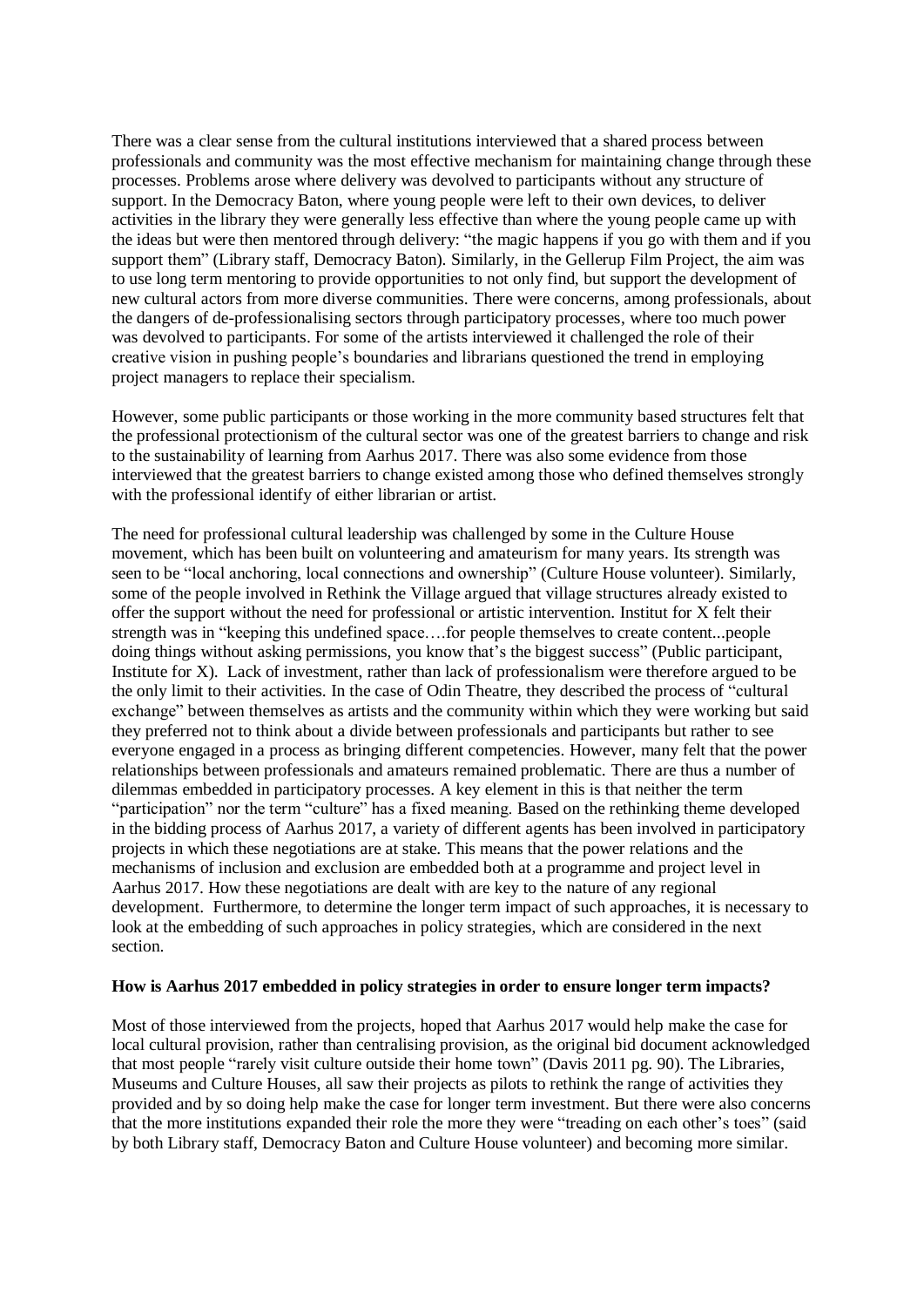Outside of the Aarhus 2017 initiative some places were experiencing the merger of libraries and culture houses, or museums and archives. Some saw this as a good thing, increasing collaboration and encouraging users to cross over between activities. Staff at Carte Blanche argued that in terms of product "the blending of arts forms" meant links between different structures was inevitable and multi-use spaces helped facilitate this. But for others there were concerns that the centralisation or merger of services was further reducing local provision in areas that were already under resourced. The Culture Houses in particular, historically run by volunteers, felt under threat. Many saw the absorption of their role by the municipalities who were creating new structures, with professional management and in some cases professional arts programmes. The local smaller culture houses, Institut for X and Gellerup all felt that "as soon as the municipality start investing in a big place, then they lose funding for the small places because the big places means that they're visible" (Public participant, RECcORD).

But significantly centralised spaces were said to attract less diverse audiences and did not allow local people to define the cultural offer for themselves, which is at odds both with Aarhus 2017's aspiration to rethink culture and the aims to reduce inequalities. One library acknowledged that although they had increased their overall numbers since they had centralised services and moved from their old building on an estate to a glossy new one in the heart of the shopping area

> "we used to have the young immigrants come in to hang out, they don't come anymore, it is just students doing their homework or parents with kids on a shopping break" (Library staff, Democracy Baton).

There was a widely-held perception that Aarhus 2017 had become too much about protecting the existing infrastructure, and "the big institutions making the case for why they should be invested in [rather than] any dialogue about whether funding should be redistributed to different types of organisations" (Culture House volunteer). As one person said

"when I came to [this area] there was both a movie cinema and a theatre, and all kinds of different things…all of a sudden I realised there was 7000 people living here, more than 50% under 18 [and the cinema and theatre have gone] and there's only one youth centre. The balance is totally off" (Project manager, Gellerup Film Project)

Part of the problem was seen, by some interviewees, to be the fact that placing participation at the heart of Aarhus 2017 was driven more by the ECoC agenda than any national agenda in Denmark and as such it was uncertain whether this approach would be maintained beyond 2017. Each municipality had put money into Aarhus 2017 to make it a regional initiative and as a result politicians were active in ensuring that there was a return on their investment, locally. There was also some evidence of municipalities making more money available through participatory budgeting in response to their experiences with Rethink the Village. There was some support to maintain the regional networks that had been developed through many of the initiatives. This was seen to provide a mechanism to share learning and build capacity at a local level and between small organisations.

But is still too early to conclude anything about the longer-term impact of Aarhus 2017 on the regional development of the Central Denmark Region. However, it is possible to look at the political level and see how being part of Aarhus 2017 has changed the role of culture in regional development. A first indication that the role of culture has changed on a political level can be found in a survey distributed to all municipal politicians in the region by rethinkIMPACTS 2017 in December 2017. Of those who responded 43% of the politicians said that Aarhus 2017 has strengthened the role of culture in their own municipality and 57% stated that Aarhus 2017 has strengthened the cultural collaboration between the municipalities in the region. This is in line with the metro region way of thinking, one that is clearly strong among the politicians in the region. But the survey also indicates some scepticism towards the idea that the whole region will benefit from Aarhus 2017. Asked in a multiple-choice question which areas will benefit from Aarhus 2017 87% answered Aarhus City, 54% the other larger cities, and only 35% smaller cities and 26% the rural areas in the region. This clearly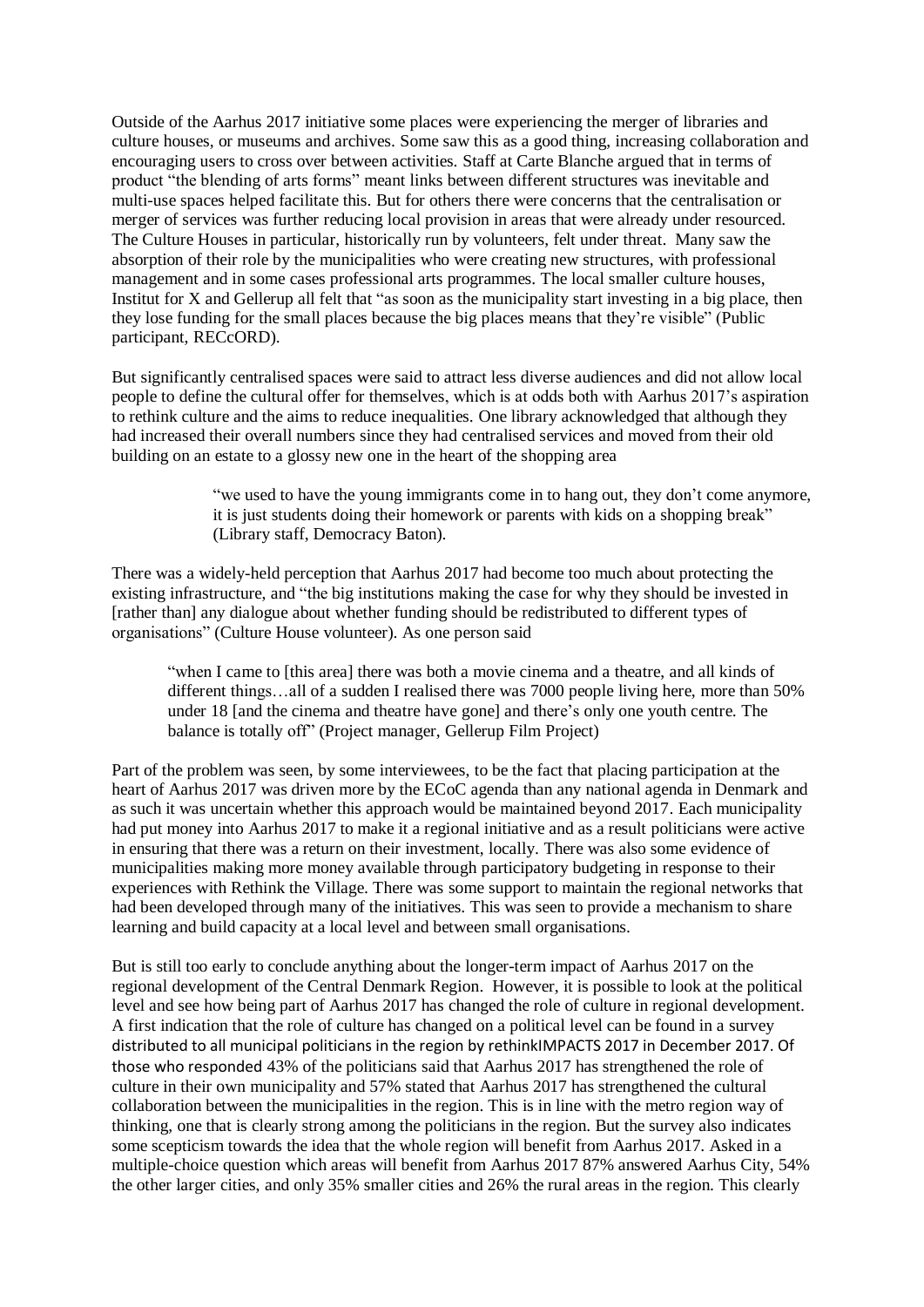indicates that there is a political understanding of the urban-rural tension and a feeling that this is not be addressed enough within the ECoC framework.

In supplementary interviews in four municipalities outside Aarhus participatory processes, defined as citizen engagement and public ownership and not as audience development in cultural institutions, were mentioned as important to ensure a better regional balance. But it was also recognized that this was prioritised more from the neo-liberal aspect of encouraging citizens to taken on responsibilities, previously of the state, because of lack of public funding.

#### **Conclusion**

This research has examined the claims of ECoC as a vehicle for regional development in cultural, social and economic terms, through an empirical study of the case of Aarhus. Its concern is not to measure the impact in any of these areas, but to understand the way that these concepts are articulated by a range of different actors in the process. By so doing it has challenged the notion that these multiple aims are complementary and rather suggests that they are at times in conflict with one another; the needs of the cultural sector for example at times being at odds with the needs of community actors. This supports the claims from existing theory that research needs to take a closer look at whose voices are heard in development processes. The 2017 programme has given the chance for new agents to be included and for established institutions to develop their approach towards a more participatory one. But despite the ambitions for both regional and cultural development laid out in the Aarhus 2017 bid it is clear from the interviews that many of the agendas articulated both by ECoC and Aarhus were either at odds with or not followed through by delivery agents.

Participation, in particular, was not high on the political agenda prior to Aarhus 2017 and its meaning shifted throughout the processes in response to both personnel at the Foundation and local selfdefinition within projects. So, while the decentralised structure of Aarhus 2017 provided a catalyst to allow experimental projects to happen and there is some evidence of development in the thinking both about culture and the region, this bespoke approach may also have a limiting effect on the strategic development potential for the whole region.

However new region wide collaborations developed as part of Aarhus 2017, have given both visibility and support to smaller regional institutions and have the potential to create the critical mass, or agglomeration effect talked of in the creative cities literature, at a more local level, with local infrastructure. But for this momentum to be maintained ongoing investment is required, rather than reliance on voluntary actors to meet the needs of their communities. But there is a lack of evidence of thinking, at a political level, about redistribution of investment across the region with municipalities stating that they aimed to recoup their investment rather than redress inequalities. Furthermore, while the evidence clearly suggests that culture has the greatest potential when it is delivered locally, rather than centralised, there are concerns that the ECoC could equally provide a vehicle to enhance the growth of the city of Aarhus, at the expense of the rest of the region.

While this paper does not suggest that a cultural initiative can affect what are global changes in depopulating of rural areas or growth of cities, despite ECoC's claims for its development potential, neither should the centralisation of culture through capitals of culture reinforce these trends. From the enthusiasm different agents have shown in their individual projects, perhaps Aarhus 2017's greatest contribution is in raising expectations in the region. The challenge is how to realise them post 2017. At the end of 2017 all municipalities in the region agreed on a continued collaboration in the years after the ECoC, which could be seen as a first step to ensure that culture will be a central element in regional development also in the years to come. But the approach to this is still being negotiated and the inherent dilemmas still needs to be addressed.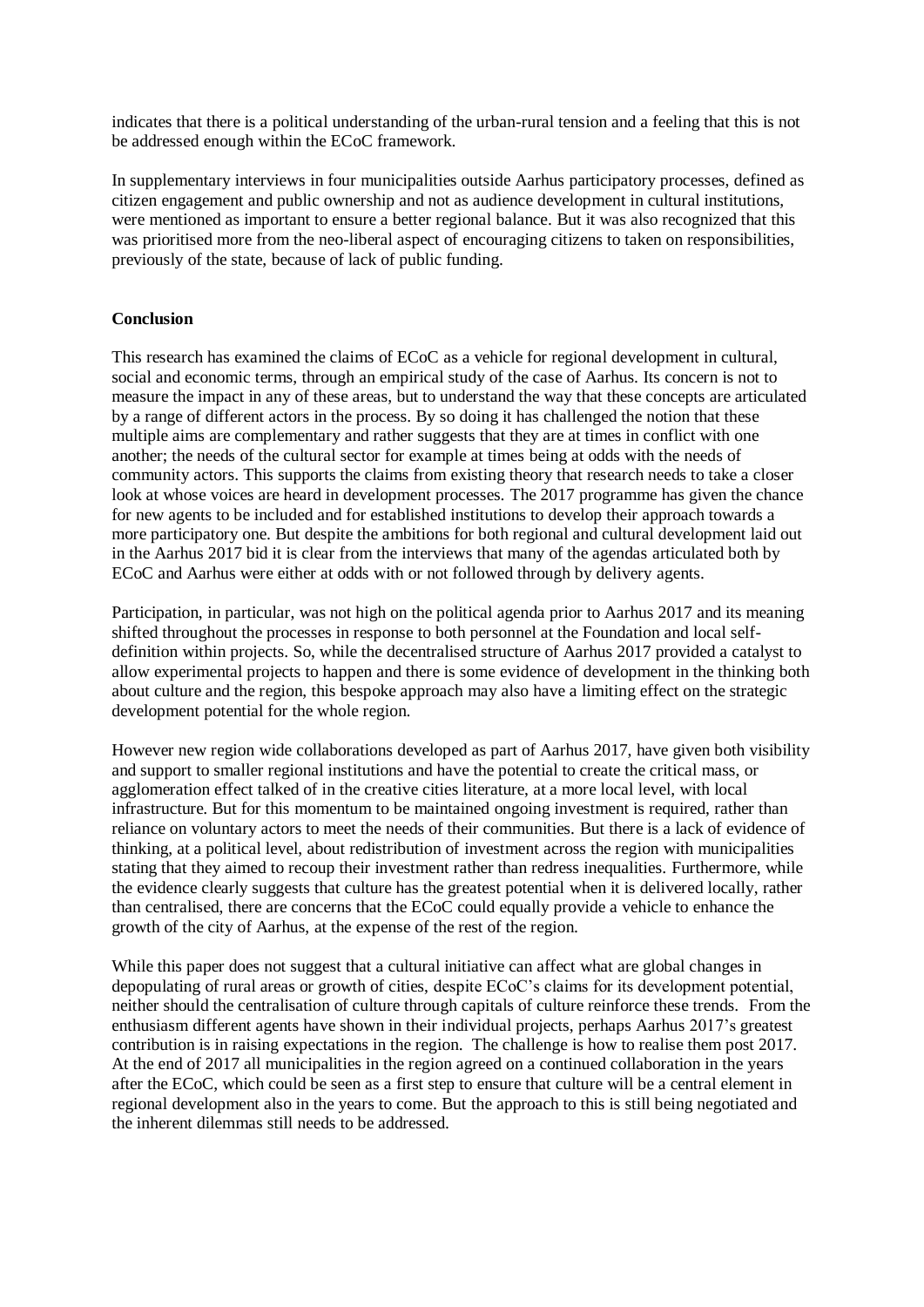#### References

Bennett, Woodward, & Taylor. (2014). *The Festivalisation of Culture.* London: Ashgate.

- Bollo, A., Dal Pozzolo, L., Di Federico, E., & Gordon, C. (2012). *Measuring cultural participation. UNESCO Framework for Cultural Statistics.* Montreal: UNESCO .
- Brodie, E., Cowling, E., & Nissen, N. (2009). *Understanding Participation, a literature review.* Pathways Through Participation.
- Collins, K., & Ison, R. (2006). Dare we jump off Arnstein's ladder? Social learning as a new policy paradigm. *PATH (Participatory Approaches in Science & Technology) Conference.* Edinburgh: General Learning Corporation.
- Davies, T. (2011). *Aarhus 2017 Candidate European Capital of Culture .* Aarhus: Aarhus Kommune.
- Davoudi, & Madanipour. (2015). *Reconsidering Localism.* New York: Routledge.
- Eriksson, B., & Stephensen, J. L. (2016). Rethinking participation and re-enacting its dilemmas? Aarhus 2017 and "the Playful Society". Conjuctions. Trans-disciplinary Journal of Cultural *Participation, 2*(2), 48-66.
- Florida, R. (2002). *The rise of the creative class, .* New York: Basic Books.
- Florida, R. (2017). *The New Urban Crisis: How Our Cities Are Increasing Inequality, Deepening Segregation, and Failing the Middle Class*—and What We Can Do About It. New York: Basic Books.
- Gordon, I. (2011). Territorial competition. In A. Pike, A. Rodriguez-Pose, & J. Tomaney, *Handbook of local and regional development* (pp. 30-42). Oxon: Routledge.
- Hansen, L., & Laursen, M. (2015). From applicant to designated European Capital of Culture. *International Journal of Managing Projects in Business, 8*, 715-731.

Hesselberg, P[H, Stephensen, JL & Hansen, LE 2](http://pure.au.dk/portal/da/persons/jan-loehmann-stephensen(7891c090-3953-4677-a313-d1274ab585ec).html)017, *[Demokratistafetten: Et regionalt udviklingsprojekt](http://pure.au.dk/portal/da/publications/demokratistafetten(b9e1b570-cf09-409b-b47b-ffeb35dad1c2).html)  [om unge og demokrati](http://pure.au.dk/portal/da/publications/demokratistafetten(b9e1b570-cf09-409b-b47b-ffeb35dad1c2).html)*. [The Democracy Baton: A regional development project on youth and democracy] Herning Bibliotek. Herning

Jancovich, L. (2017). The participation myth. *International Journal of Cultural Policy, 23*(1), 107-121.

- Kuhlmann, A, Krøgholt, I, Nielsen, TR, Christoffersen, EE & Hansen, LE 2016, Kunsten ude på kanten. [Art on the fringe] Peripeti, bind. Særnr. 2016, Peripeti, Aarhus Universitet.).
- Landry, C., & Bianchini, F. T. (1995). *The Creative City.* London: Demos.
- Leys, C. (1996). *The Rise and Fall of Development Theory.* Oxford: James Currey.
- Mohan, & Stokke. (2000). Participatory development and empowerment; the dangers of localism. *Third World Quarterly, 21*(2), 247-268.
- Palmer Rae Associates. (2004). *European Cities and Capitals of Culture.* Strasbourg: European Commission.
- Parr. (2005). Perspectives on the city-region. *Regional Studies, 39*, 555-566.
- Peck, J. (2005). Struggling with the Creative Class. *International Journal of Urban and Regional Research, 29*(4), 740-70.